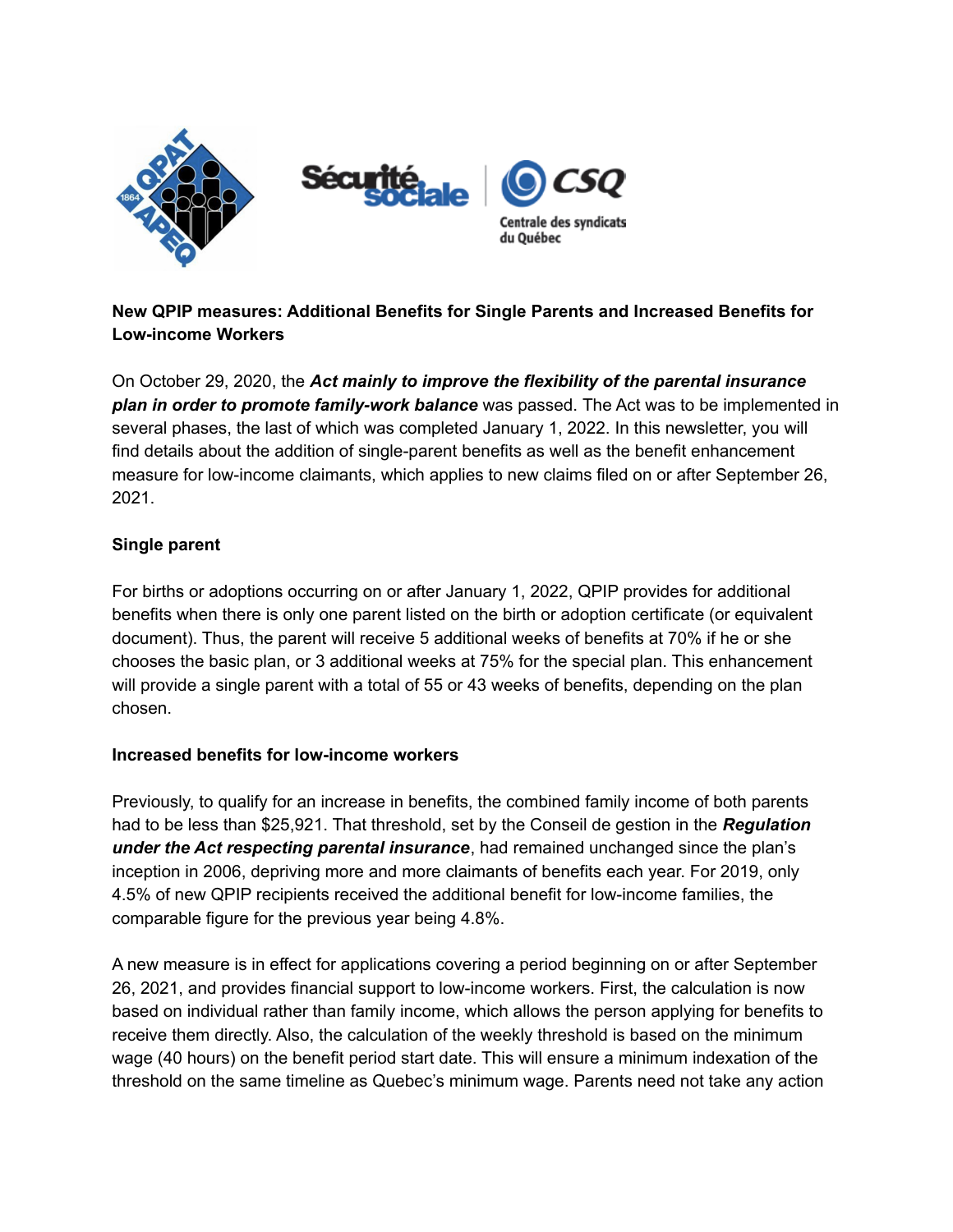to benefit from this measure; eligibility for the enhanced benefit will be determined, and the calculation done, automatically at the time of application for benefits.

Currently the threshold is set at \$540/week (40 hours × \$13.50); it will be \$570/week when the minimum wage increases to \$14.25 on May 1, 2022. For claimants whose average weekly earnings (AWE) are below the threshold established at the start of the benefit period, the following will apply:

## **Basic plan**

Whichever amount is less:

85% of AWE 70% or 55% of the threshold (\$540), i.e. a weekly minimum of \$378 (70%) or \$297 (55%) or

## **Special plan**

Whichever amount is less:

100% of AWE 75% of the threshold (\$540), or a minimum of \$405/week Example 1

Calculation of the enhanced benefit amount for an individual with AWE of \$230, for a benefit period beginning on or after September 26, 2021:

1- Replacement rate (85%) × AWE (\$230) = \$195.50 \$ or

2- Replacement rate (70% or 55%) × eligibility threshold (\$540) = \$378 (70%) or \$297 (55%)

When the product of the 85% replacement rate and the individual's AWE is less than the product of the replacement rate applicable to the basic plan and the eligibility threshold, the product of the 85% replacement rate and the individual's AWE gives the increased benefit amount (\$195.50).

### Example 2

Calculation of the enhanced benefit amount for an individual with AWE of \$500, for a benefit period beginning on or after September 26, 2021: